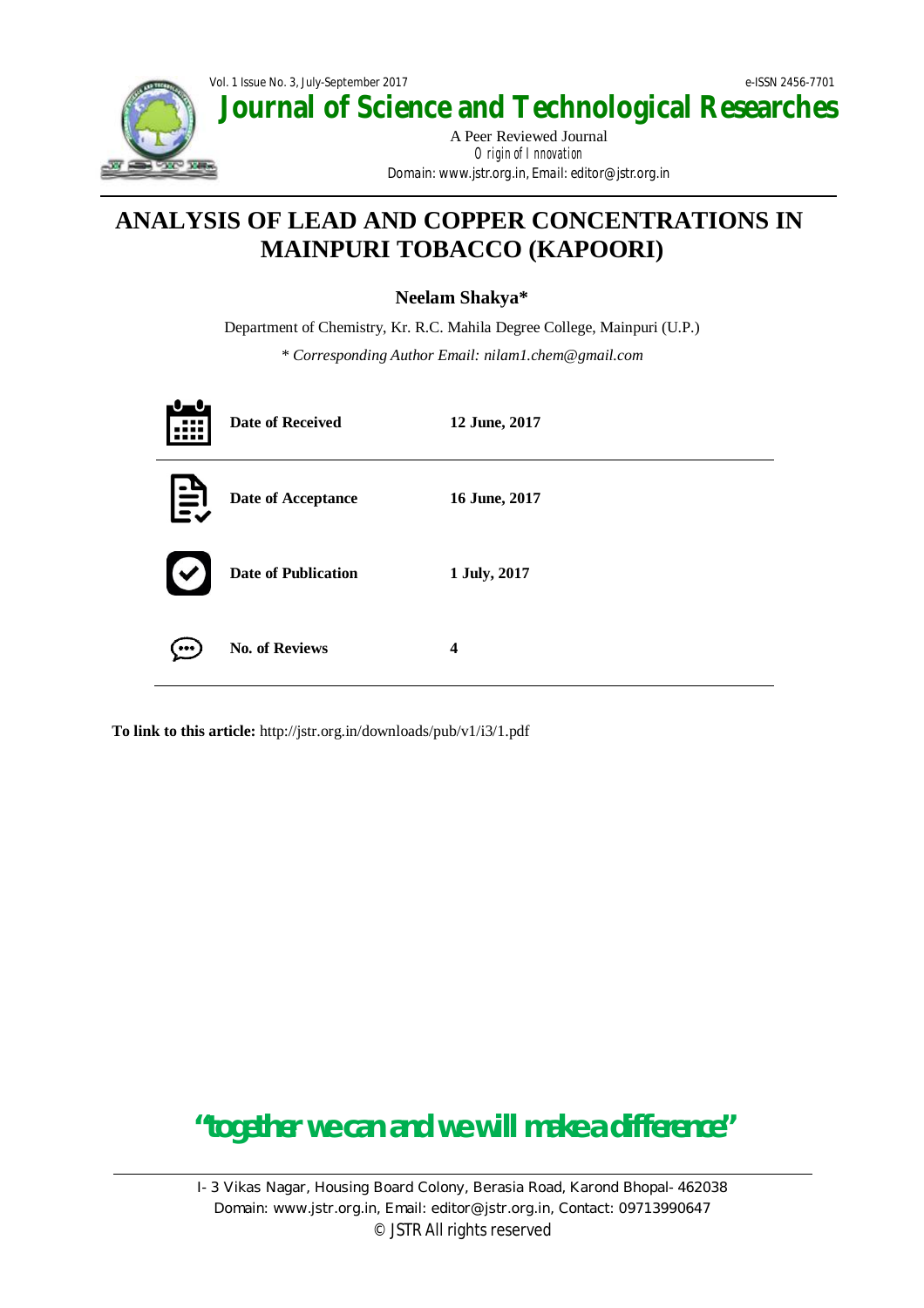# **ANALYSIS OF LEAD AND COPPER CONCENTRATIONS IN MAINPURI TOBACCO (KAPOORI)**

**Neelam Shakya\***

Department of Chemistry, Kr. R.C. Mahila Degree College, Mainpuri (U.P.)

*Email: nilam1.chem@gmail.com*

## **ABSTRACT**

Lead and Copper were determined in Mainpuri Tobacco (Kapoori) samples collected from different stations of Mainpuri district of U.P. The concentrations of metals were determined by using Atomic Absorption Spectrophotometer (AAS). The resulting levels of the metals were compared to the daily consumption of the tobacco product and also compared to the provisional tolerable intake limits determined by the FAO/WHO. The reliability of data was assured by analysing standard reference materials.

*Keywords: Metals, Mainpuri Tobacco AAS.*

### **INTRODUCTION**

Kapoori (Mainpuri Tobacco) is one of the products of tobacco. This preparation is very popular in Mainpuri district of UP and nearby areas and consumed much like chewing tobacco. A survey has reported that about of 3500 individuals in Mainpuri, 7% of the villagers used this product[1]. Like chewing tobacco it is considered responsible for oral cancer and other severe negative health effects.

The different constituents of kapoori are tobacco, finally cut areca nut, camphor, peppermint, cardamom, clove, and slaked lime. Alkaloids present in areca nut are known to give rise to carcinogenic nitrosamines and the World Health Organization (WHO) has recently evaluated areca nut as a human carcinogen[2].

About four thousand chemicals (organic as well as inorganic) are identified in tobacco and classified in different groups according to their health hazards index by International Agency for Research on Cancer (IARC)[3-4]. Some metals, constituting the inorganic constituents of tobacco, prove to be highly toxic even at low levels to its users as they get easily incorporated into user's body[5,6]. Lead[7-10], is declared as human carcinogens by IARC.

# **MATERIAL AND METHOD**

#### **Sample Collection**

Mainpuri tobacco (Kapoori) is a non-branded local smokeless tobacco product of Mainpuri district of U.P. Therefore different Kapoori samples were purchased from different shops of Mainpuri district. Total 10 forms of Kapoori samples were collected and mixed together to obtain a representative sample of that product. The date of purchase and name of manufacturer were recorded. Manufacturer name have not been disclosed in this paper due to legal requirement.

#### **Sample Digestion**

A weight of 0.5 g of air-dried tobacco sample was placed in a PTFE vessel and allowed to digest with a mixture of  $HNO<sub>3</sub>$  and HCl (8:2 V/V) by heating the PTFE vessel on the water bath shaker for five hours at 105C. After cooling 10 ml de-ionized water was added, the solution was filtered through a whatmann filter paper (grade 1) in to a 25 ml volumetric flask; and made to the mark with de-ionized water[11].

#### **Elemental Analysis**

Metal concentration in the digest was determined by Atomic Absorption Spectrophotometer (AAS). The flame condition and graphite furnace were optimized for maximum absorbance and linear response with the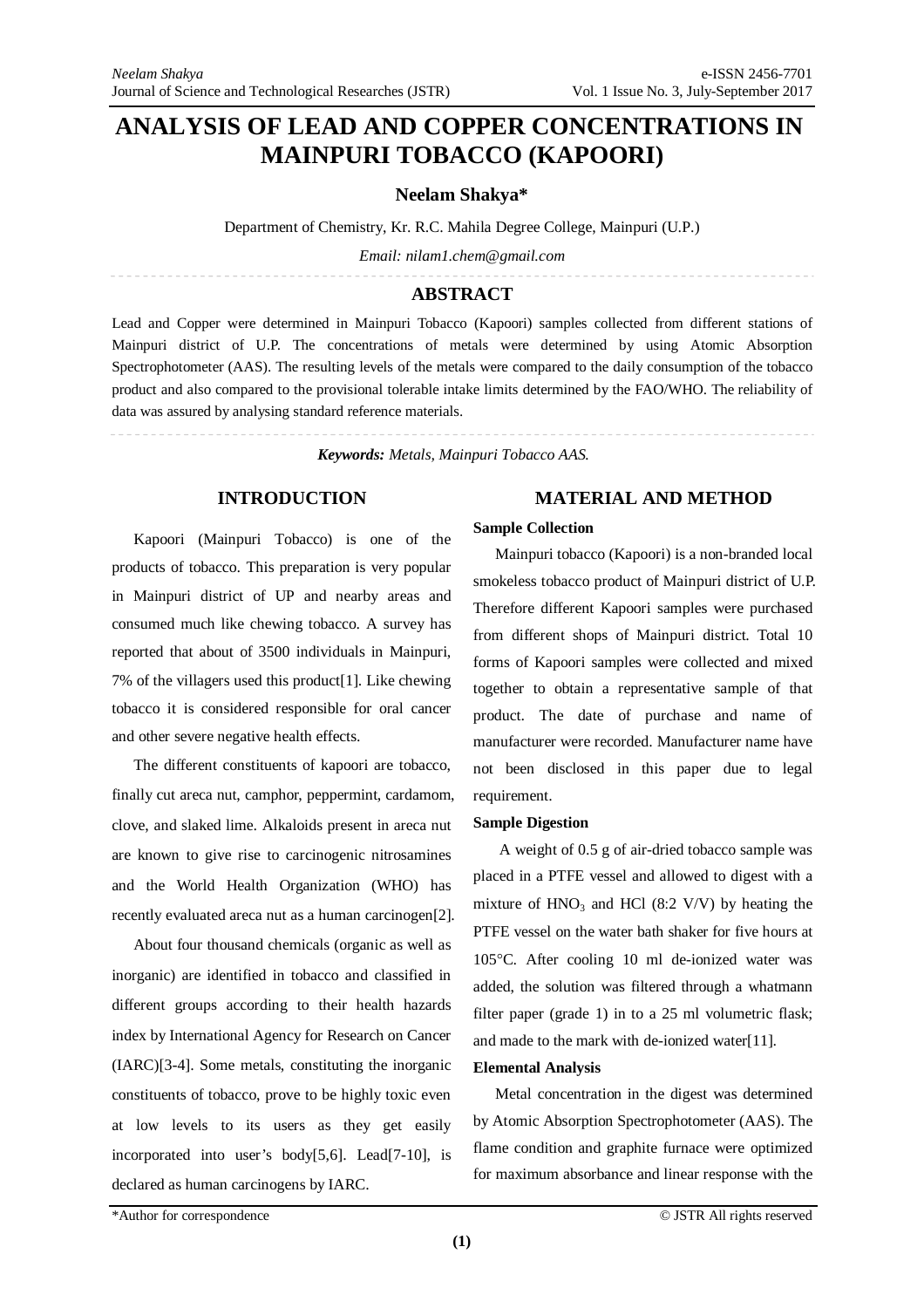aspiration of known standard. The standards were prepared from 1000-ppm stock solution. Standard

operating conditions for the analysis of Lead and Copper using AAS are given in the table-1.

| Metals | Wavelength<br>(nm) | Lamp Current<br>(mA) | Flame         | Slit width<br>(mm) |  |
|--------|--------------------|----------------------|---------------|--------------------|--|
| Pb     | 283.3              | ست                   | Air-acetylene |                    |  |
| ો⊔     | 324.8              | 30                   | Air-acetylene |                    |  |

**Table-1:** Standard operating conditions for the analysis of heavy metals using Atomic Absorption Spectrometry.

# **RESULTS AND DISCUSSION**

The metal analysis of Mainpuri tobacco samples has yielded very useful information about the indirect intake of heavy metals. In Mainpuri tobacco samples, the levels of Cu, and Pb, exceeded the average daily intake values of consumption. Exposures to each of these were calculated using an average consumption of 50 gram per day based on our survey. The daily intake was calculated as shown below:

Daily intake  $(\mu g/day) = Metal concentration in$ Kapoori sample  $((\mu g/g) \times$  Daily intake of Mainpuri tobacco.

The observed daily intake of these elements was compared with the provisional tolerable daily intake (PTDI) recommended by the Food and Agriculture Organization (FAO/WHO) and Food and Nutrition Board of NAS/NRC as shown in table –2:

**Table-2:** Permissible Tolerable Daily Intake Levels as per FAO/WHO Recommendations

| <b>Metals</b> | <b>PTDI</b> for a 60 kg adult | Reference      |  |  |
|---------------|-------------------------------|----------------|--|--|
| Pb            | $214(\mu g/day)$              | <b>FAO/WHO</b> |  |  |
| ال            | $300 \text{ (µg/day)}$        | <b>FAO/WHO</b> |  |  |

The provisional tolerable daily intake of Cu[12] based on body weight for an average adult (60 kg body weight) is 3 mg/day or 300 µg/day. The Cu levels were found to be higher in two samples (sample no: A and J-  $6.750 \mu g/g$  and  $6.32 \mu g/g$ , as shown in table-3, when an average 50 gm consumed per day. As per earlier studies the average daily exposure from air food and water for a person weighing 70 kg and drinking 1.51 of water per day, eating 1.5 kg of food per day. And inhaling  $2 \text{ cm}^3/\text{day}$  is 0.01-0.06  $\mu$ g/kg 3.14 µg/kg and 3.77µg/kg body weight per day, respectively[13].

Copper is essential element in human metabolism but copper in smokeless tobacco may be responsible for the fibrosis in mouth cavities[14]. Early symptoms of chromic copper poisoning including pre cancerous oral lesions (leukoplakia-small white patches) and sores in the mouth or tongue followed by oral sub mucous fibrosis and difficulty in opening the mouth fully. Abnormal accumulation of copper in the tissue and blood causes Wilson disease. Most of the absorbed copper is stored in the liver and bone marrow. Acute exposure to copper causes vomiting, bloody diarrhea, hypertension and cardiovascular collapse[15].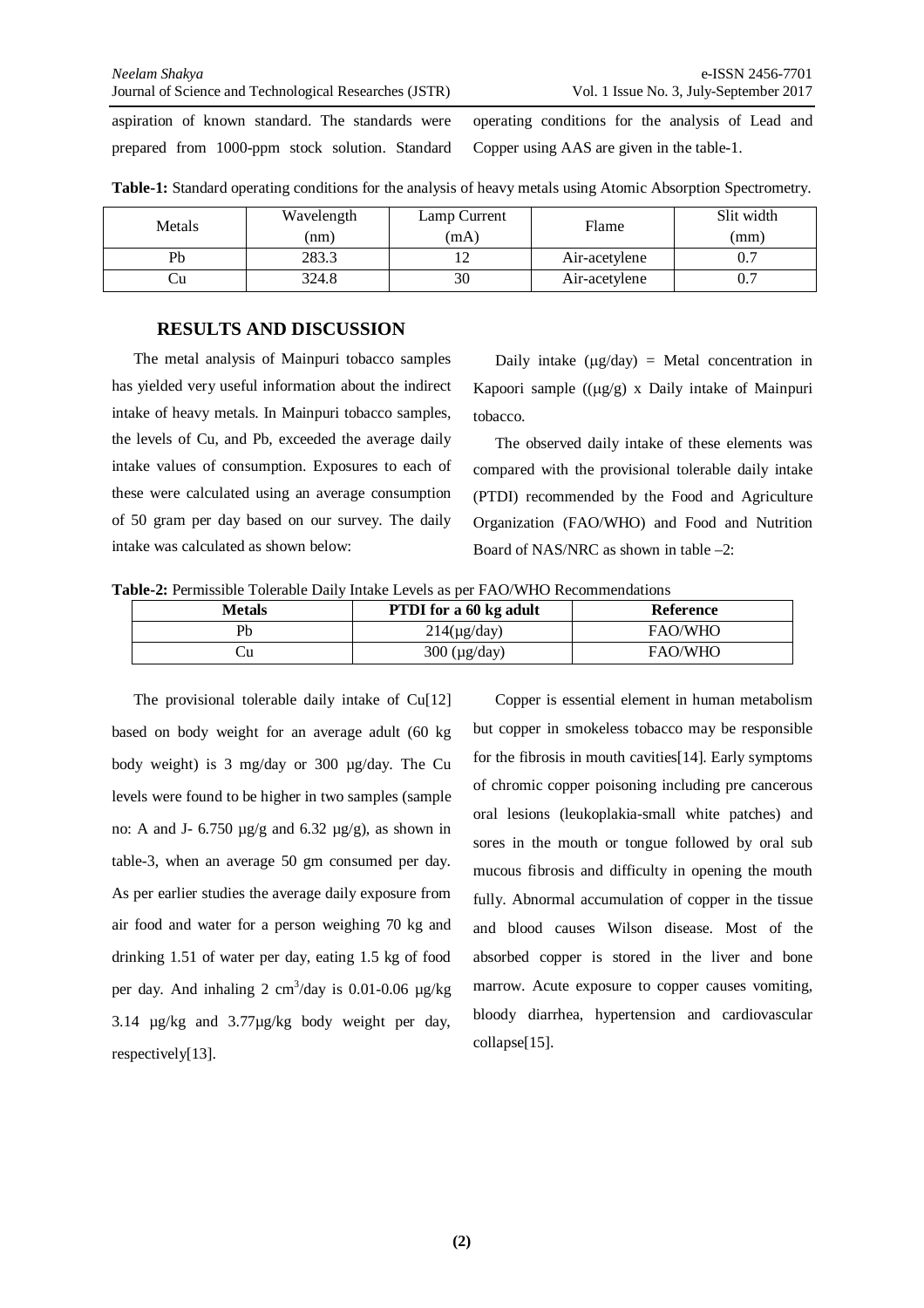| Mainpuri |       |       |              |       |       |       |       |       |       |       |
|----------|-------|-------|--------------|-------|-------|-------|-------|-------|-------|-------|
| tobacco  | Α     | B     | $\mathsf{C}$ | D     | E     | F     | G     | H     |       |       |
| samples  |       |       |              |       |       |       |       |       |       |       |
| Pb       | 0.365 | 4.421 | 0.293        | 0.237 | 5.237 | 0.349 | 0.237 | 0.488 | 0.571 | 0.858 |
| Cu       | 0.576 | 2.695 | 6.758        | 4.466 | 2.270 | 4.753 | 2.270 | 3.416 | 2.747 | 6.321 |

**Table-3:** Observed Levels of Lead and Copper in Mainpuri Tobacco Samples in µg/g.

| Table-4: Observed Daily Intake Level of Heavy Metals in µg/day <sup>*</sup> from Mainpuri tobacco. |  |  |  |
|----------------------------------------------------------------------------------------------------|--|--|--|
|                                                                                                    |  |  |  |
|                                                                                                    |  |  |  |

| Mainpuri |       |        |              |        |        |        |       |       |        |        |
|----------|-------|--------|--------------|--------|--------|--------|-------|-------|--------|--------|
| tobacco  | А     | В      | $\mathsf{C}$ | D      | Е      | F      | G     | Н     |        |        |
| samples  |       |        |              |        |        |        |       |       |        |        |
| Pb       | 18.25 | 221.5  | 14.65        | 11.85  | 261.75 | 17.45  | 11.85 | 24.40 | 28.55  | 42.90  |
| Cu       | 28.80 | 134.75 | 337.90       | 223.30 | 113.5  | 237.65 | 113.5 | 170.8 | 137.35 | 316.05 |

\*Daily intake levels calculated considering a consumption of average 50 gm per day.

Lead is one of the limited classes of element that can be described as purely toxic. Most other elements though toxic at high concentration are actually required nutrient at lower levels. There is no exposure level below which lead appears to be safe. However, The FAO/WHO established a PTDI of Pb in adults of 60 kg as 214 µg/day. According to the joint FAO/WHO Expert Committee on Food Additives (JECFA)[16], the accumulation of Pb-40% from dietary sources, 10% from food and drinking water. And up to 50% from inhalation of Pb compounds. As per earlier studies Pb was found in all Kapoori samples and at higher level in two samples (sample no: B and E- 4.421  $\mu$ g/g and 5.237  $\mu$ g/g), as shown in table-3, when an average 50 gm consumed per day. Lead absorption constitutes serious risk to public health. It induces increased blood pressure and cardiovascular diseases in adult as well as liver and kidney dysfunction[17]. Lead is particularly dangerous for the young age group, as chromic exposure resulting in the lowering of the IQ and poisoning effect on the brain may not be reversible[18-20].

# **CONCLUSION**

In conclusion the results represent the considered levels of Lead and Copper in Mainpuri tobacco

samples, which if consumed in excess would prove harmful for consumers.

## **REFERENCES**

- [1]. Wahi P.N., The epidemiology of oral and oropharyngealcancer. A report of the study in Mainpuri district, Uttar Pradesh, India. Bulletin of the World HealthOrganization 1968; 38:495.521.
- [2]. International Agency for Research on Cancer. Betel quid and areca nut chewing; and some areca nut derived nitrosamines. IARC Monographs on the evaluation of the carcinogenic risk of chemicals to humans, Vol. 85. Lyon: International Agency for Research on Cancer; 2004.
- [3]. Jung M.C., Thornton I. and Chon T., Arsenic, Cadmium, Copper and Lead Concentrations in Cigarettes Produced in Korea and the United Kingdom, "Environ. Tech.", 237, 19, (1998).
- [4]. Chiba M. and Masironi R., Toxic and Trace Elements in tobacco and Tobacco Smoke, "Bull. World Health Organ.", 269, 70, (1992).
- [5]. Lin Y., Cd in Tobacco, "Biomed. Environ. Sci.", 53, 5, (1992).
- [6]. Galazyn-Sidorczukm M., Brzoska M.M., and Moniuszko-Jakoniuk, Estimation of Polish